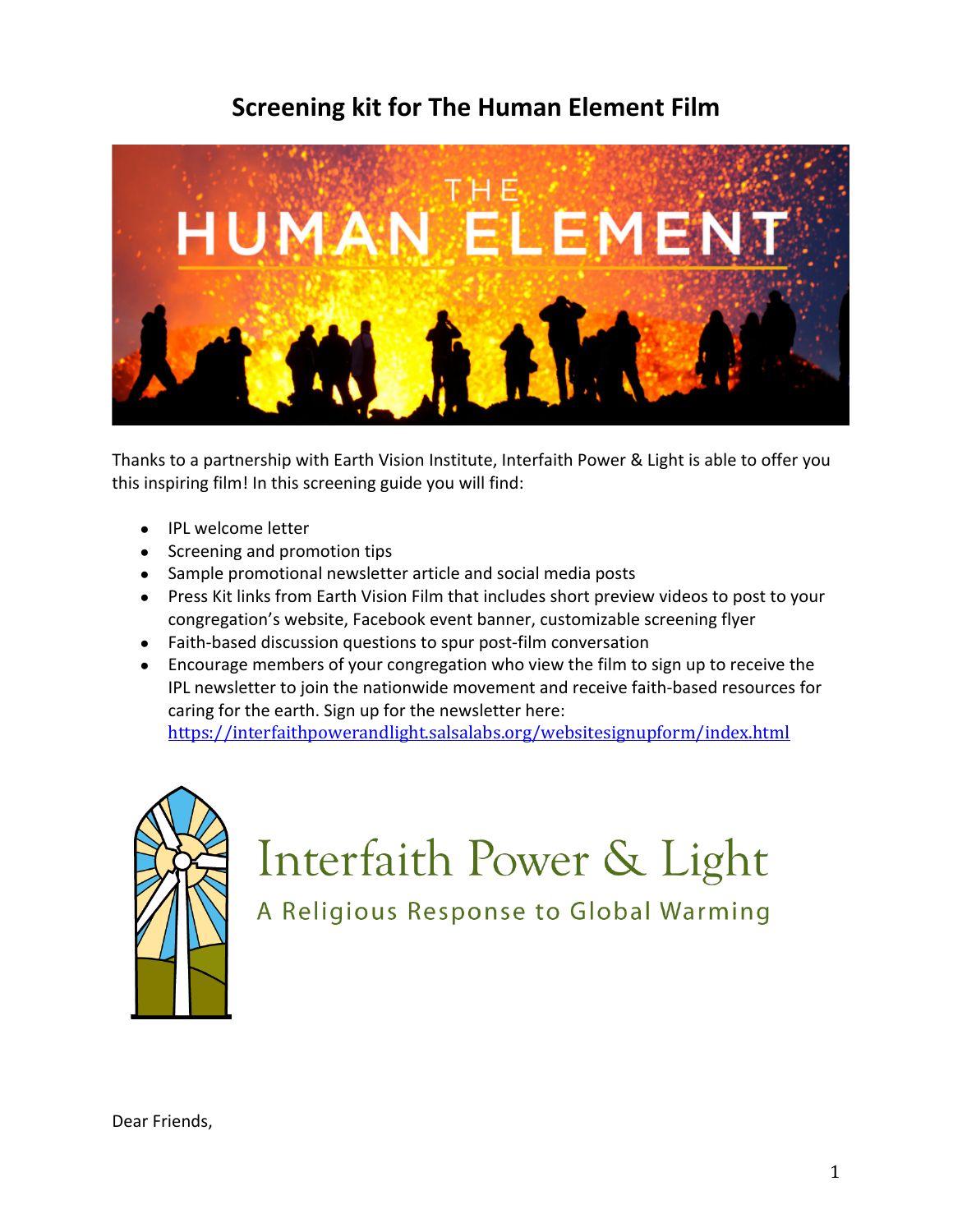Thank you for screening The Human Element, a moving film about how climate change is affecting lives of everyday Americans that we hope will inspire your congregation to action.

Climate change is a crisis of moral responsibility. As people of faith and conscience we accept our obligation to address the root causes of global warming, to care for the vulnerable members of our society who are most harmed, and to work for a clean energy future.

As the host, prepare to encourage your members who view the film to take action. In this election year, we have the opportunity to let all candidates know this issue is a priority for us by pledging to vote with climate and Creation in mind.

**Today:** Sign the Faith Climate Voter Pledge and you will get reminders of upcoming elections in your area, from local to federal. *You pledge to vote. We remind you to keep your word.* It's so easy. And it works. Click here to pledge: http://bit.ly/FaithClimateVoter

**Next week:** Make plans with a team to encourage members of your congregation to sign the Faith Climate Voter pledge. Be sure to share our moral obligation to act on climate based on your religious tradition's statement on the environment or Creation care. Find your religious tradition's statement here: https://www.interfaithpowerandlight.org/religious-statements-onclimate-change/

**Over the year:** Work with your local election officials to assist with a Get Out the Vote effort before the November election.

This guide includes relevant images, videos, suggested copy, and social media best practices to help you share your screening of *The Human Element* with your target audience for maximum impact. 

Thank you, Sarah Paulos Community Engagement and Programs Manager programs@interfaithpowerandlight.org 672  $13^{th}$  St., Suite 100, Oakland, CA 94612

# **Film Synopsis**

In an arresting new documentary from the producers of *Racing Extinction, The Cove* and *Chasing Ice*, environmental photographer James Balog captures the lives of everyday Americans on the front lines of climate change. With rare compassion and heart, THE HUMAN ELEMENT relays captivating stories from coast-to-coast, inspiring us to reevaluate our relationship with the natural world.

**Screening Tips**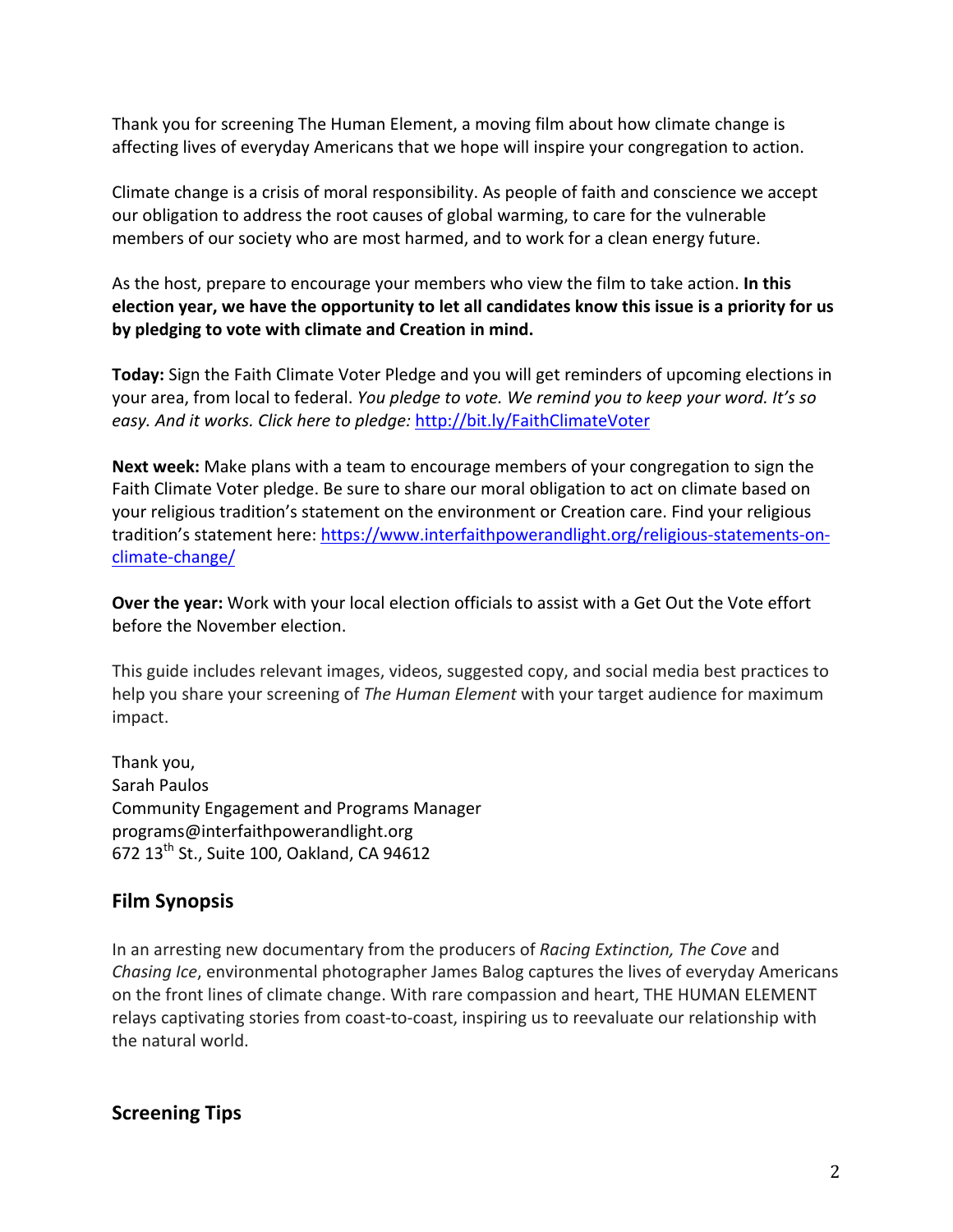#### **PLANNING**

- $\Box$  Encourage your congregants and others that receive your promotions of the film to view the film online at their leisure between June  $8 - 17$ , 2020. Sign up to receive the link to view the film here: https://bit.ly/IPL THE Please ask each household to sign up. Please do not share the "link to view" directly with others. Instead share the link to sign up to participate. When every household signs up we can then report the number to the filmmaker as our way of saying THANK YOU for his generous offer.
- $\Box$  Consider organizing an online post-viewing discussion about the film and how your faith tradition calls your members to act on climate. Find your religious tradition's statement on the environment or Creation care here: https://www.interfaithpowerandlight.org/religious-statements-on-climate-change/
- $\Box$  Encourage members of your congregation to sign up for the webinar with the filmmaker James Balog on June 17, 5pm Pacific, 8pm Eastern. Sign up for the webinar here: https://bit.ly/IPL\_THE

#### **PROMOTION**

- $\Box$  Reach out to other congregations or local community groups in your area to find cohosts or panelist to discuss the impact of climate change on your community as part of your online post viewing discussion.
- □ Create a Facebook page for your post-viewing discussion and share it with members of your congregation and community to invite them to attend your event. Use the FB event banner image accessed below.
- $\Box$  Post about your event to your congregation or organization's social media pages regularly in the weeks and days leading up to your event, and encourage attendees to spread the word to their own networks as well.
- $\Box$  Include in your congregation's newsletter or regular email announcements. See sample newsletter article below.
- $\Box$  Consider asking your faith leader to include a reference to the movie in a sermon in your congregations online service. The theme of this movie is people acting together to save their communities for the benefit of all, especially the most vulnerable among us, which is in keeping with many religious teachings.
- □ Consider conducting a worship service on this theme of caring for each other by caring for the earth upon which we all depend for our health and wellbeing. Reference the film opportunities and encourage people to participate.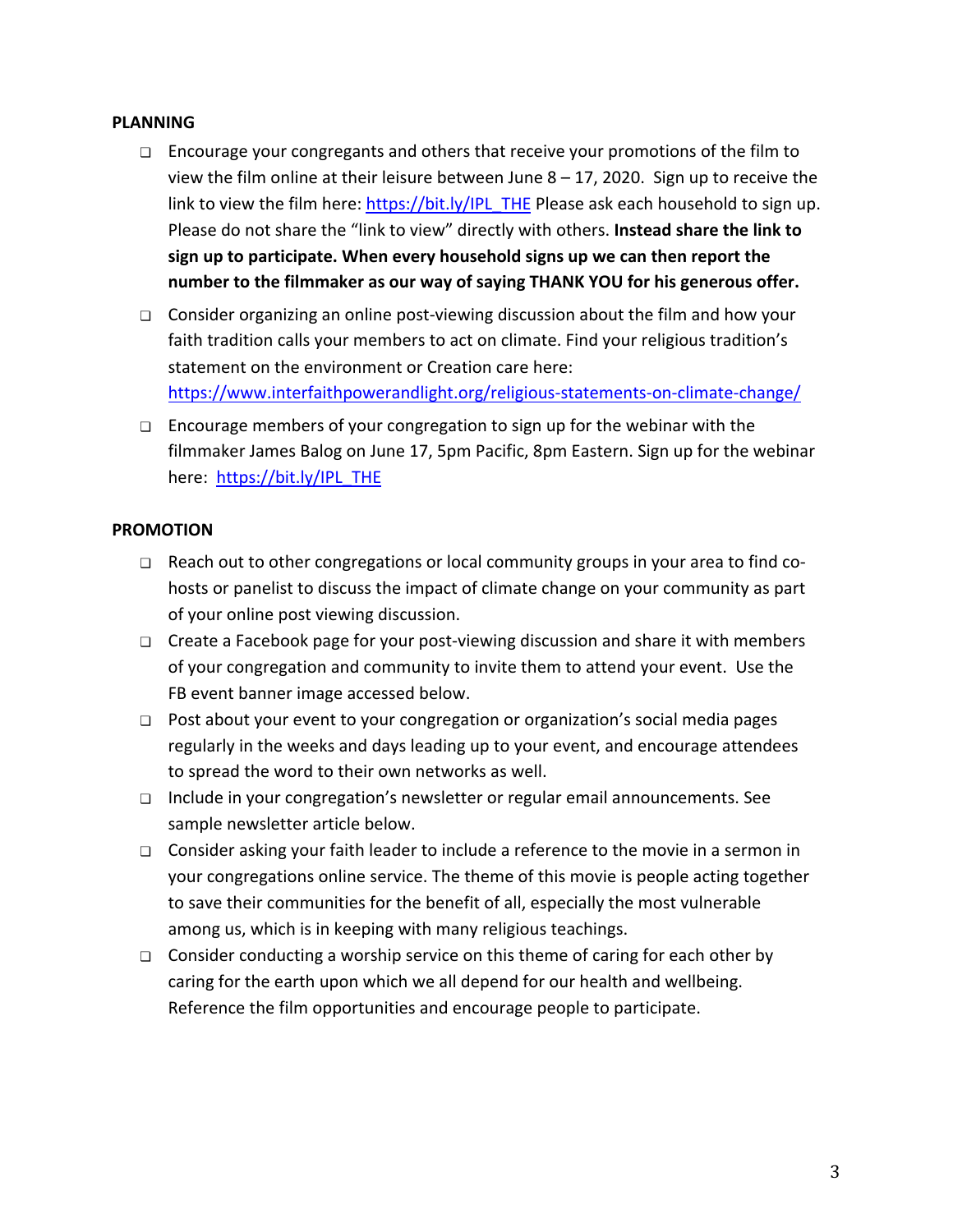# **Promotional language**

#### **SAMPLE NEWSLETTER ARTICLE**

Join us in viewing this exciting film, *The Human Element*, AND take part in a webinar with the filmmaker on June 17!

In an arresting new documentary from the producers of *Racing Extinction* and *Chasing Ice*, environmental photographer James Balog captures the lives of everyday Americans on the front lines of climate change. With rare compassion and heart, *The Human Element* relates captivating stories from coast-to-coast, inspiring us to reevaluate our relationship with the natural world.

Sign up to receive the link to view the film at your leisure June  $8 - 17$ . AND sign up separately at the same link to participate in a webinar with the filmmaker James Balog on June 17, 5pm Pacific/8pm Eastern! https://bit.ly/IPL\_THE

Optional: Join us for a congregation-wide discussion after viewing the film about how our faith informs our response to the impact of climate change in our community. (DETAILS)

#### **BULLETIN ANNOUNCEMENT**

Join us in viewing *The Human Element* online free in June and take part in a webinar with the filmmaker on June 17, STATE LOCAL TIME to be inspired to act on climate by viewing the captivating story of the human impact of climate change on everyday Americans. Sign up here: https://bit.ly/IPL\_THE

Optional: Join us for a congregation-wide discussion after viewing the film about how our faith informs our response to the impact of climate change in our community. (DETAILS)

#### **SAMPLE SOCIAL MEDIA POSTS**

#### **Twitter**

Our faith traditions teach us we are not separate from nature; we are part of it. The Human Element inspires us to reevaluate our relationship. @thehumanelementmovie @james\_balog @interfaithpower Sign up here: https://bit.ly/IPL\_THE

Be inspired to #actonclimate! See the human impact of climate change in the U.S. in The Human Element  $\omega$ thehumanelementmovie  $\omega$ interfaithpower Sign up here: https://bit.ly/IPL\_THE

Follow james balog as he meets the Americans on the front lines of #climatechange. @thehumanelementmovie @interfaithpower Sign up here: https://bit.ly/IPL\_THE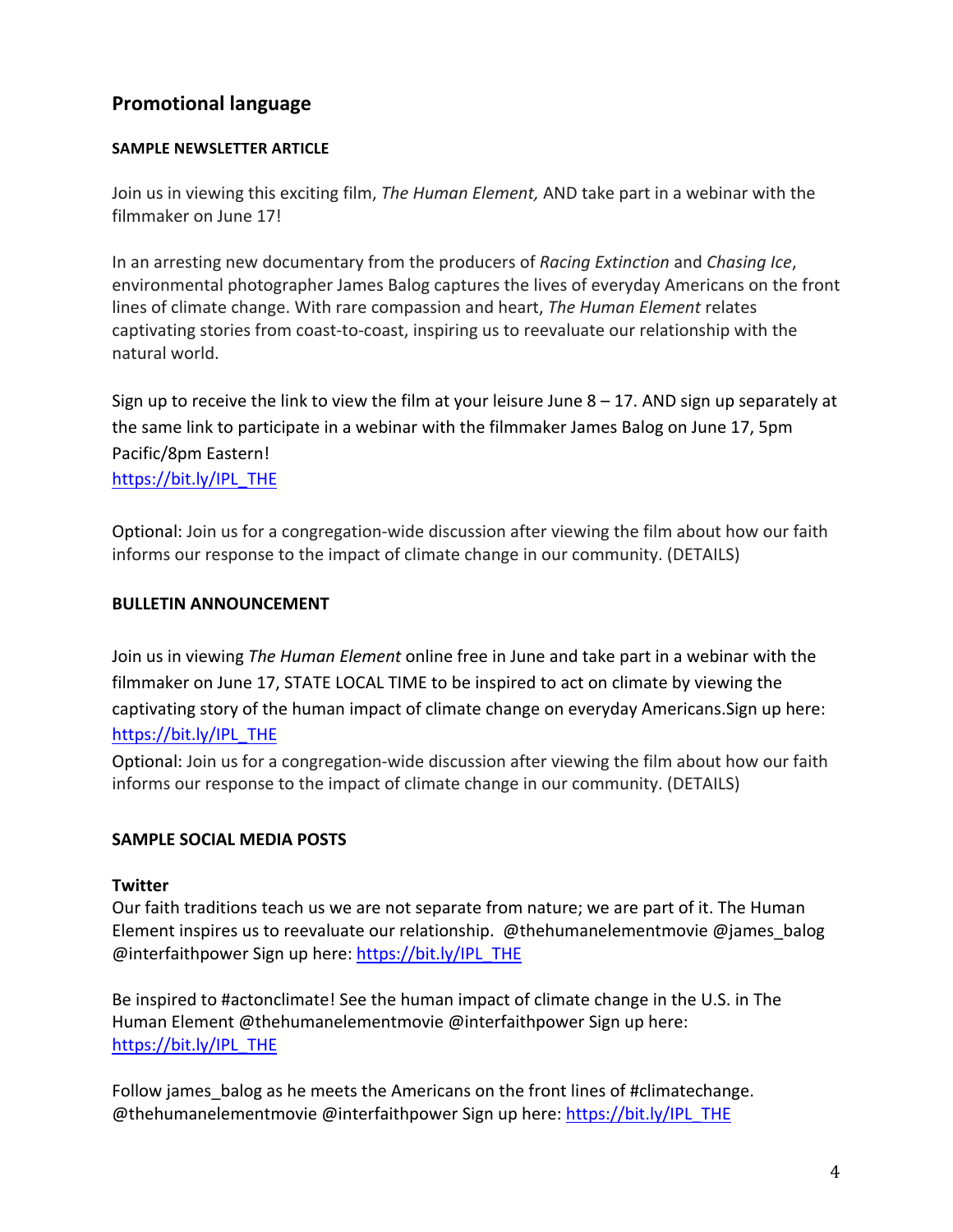Join us @NAME OF YOUR CONGREGATION to be inspired to #actonclimate by viewing the human impact of climate change on everyday Americans. @thehumanelementmovie @interfaithpower Sign up here: https://bit.ly/IPL\_THE

### **Facebook**

Join us @NAME OF YOUR CONGREGATION to be inspired to #actonclimate by viewing *The Human Element* showing human impact of climate change on everyday Americans. Sign up here: https://bit.ly/IPL\_THE @thehumanelementmovie @InterfaithPowerandLight

Follow award-winning environmental photographer james balog (Chasing Ice) as he captures the lives of everyday Americans on the front lines of #climatechange. @thehumanelementmovie @interfaithpower Join us @NAME OF YOUR CONGREGATION Sign up here: https://bit.ly/IPL\_THE

Our faith traditions teach us we are not separate from nature; we are part of it. In an arresting new documentary from the producers of *Racing Extinction* and *Chasing Ice*, environmental photographer James Balog captures the lives of everyday Americans on the front lines of climate change. With rare compassion and heart, *The Human Element* relays captivating stories from coast-to-coast, inspiring us to reevaluate our relationship with the natural world. Join us @NAME OF YOUR CONGREGATION Sign up here: https://bit.ly/IPL\_THE @thehumanelementmovie @interfaithpower #ActonClimate

#ClimateChange is here now and affecting real people everyday. @james balog shows us the undeniable evidence in The Human Element. Join us @NAME OF YOUR CONGREGATION Sign up here: https://bit.ly/IPL\_THE @thehumanelementmovie @interfaithpower #actonclimate

Nature is made up of four elements: earth, air, water, and fire. But now there is a fifth element, and it's changing everything: humans. Join us @NAME OF YOUR CONGREGATION Sign up here: https://bit.ly/IPL\_THE @thehumanelementmovie @interfaithpower #ActonClimate

# **Photos, Videos, and Other Assets from the Human Element:**

#### **Press Kit**

Located in this Google Drive folder https://drive.google.com/drive/folders/1dGoNt9waxiXDdhvqxI2EyfbeWyBiWt9a

#### **Videos**

- Official trailer on YouTube (you can also download it for your website) https://www.youtube.com/watch?v=k34FhplukXQ&feature=youtu.be
- 30-second "teaser" video https://www.facebook.com/watch/?v=235396377346269
- 15-second spot